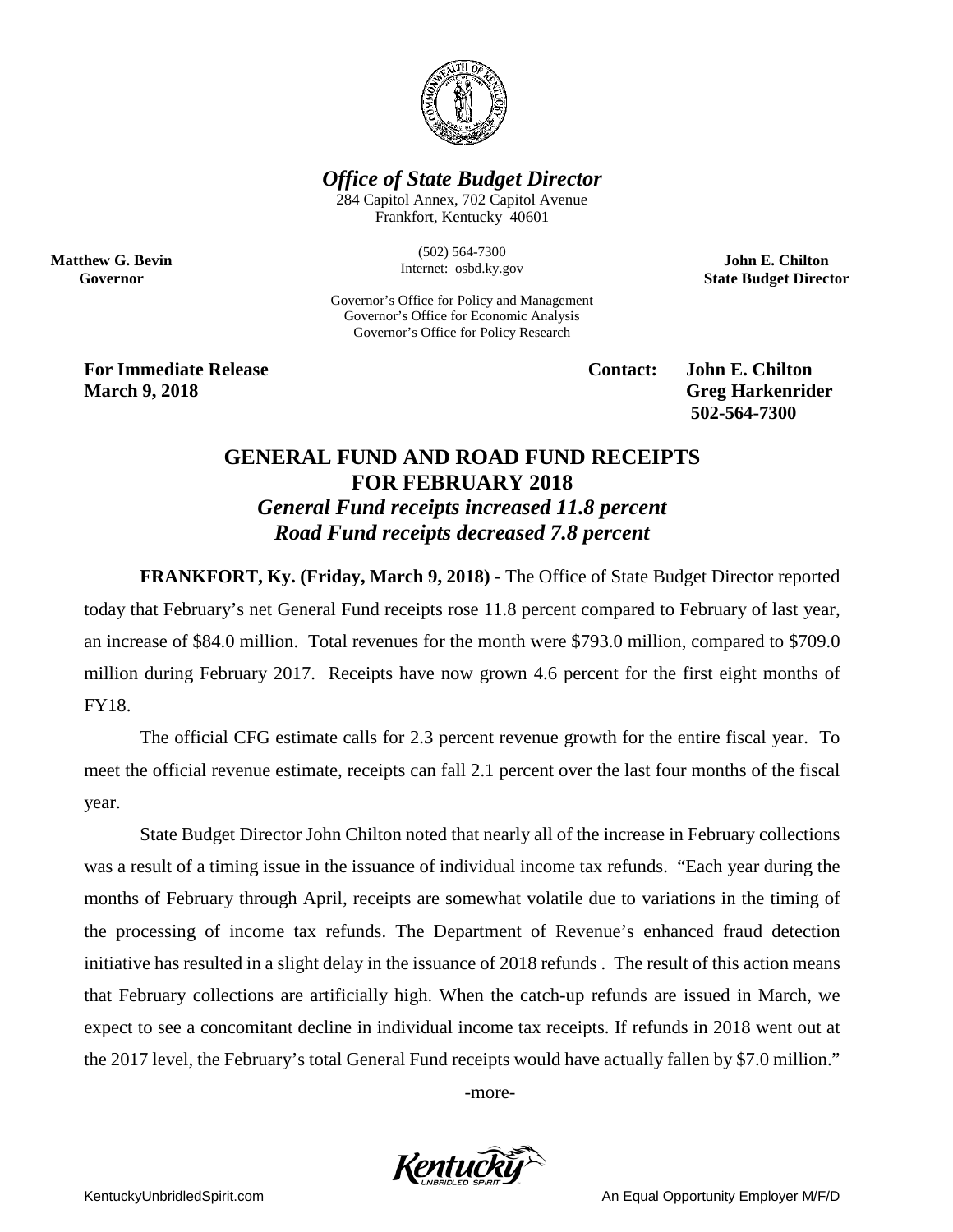Among the major accounts:

- Sales and use tax receipts increased 5.3 percent for the month and have grown 3.1 percent year-to-date. After declining 1.3 percent in the first two months of the year, collections in this account have increased 4.7 percent.
- Corporation income tax receipts decreased \$18.5 million in February as both declarations and net returns fell. For the year, revenues have fallen 3.8 percent.
- Individual income tax collections grew 28.0 percent, \$88.9 million, in February. Collections have grown 7.8 percent though the first eight months of FY18. Net returns were up \$91.2 million for the month, which offset declines in both withholding and estimated payments. As noted above, the unusual growth in net individual income tax receipts is attributable to an administrative delay in the issuance of taxpayer refunds.
- Property tax collections grew 1.3 percent for the month and have increased 3.8 percent year-to-date.
- Cigarette tax receipts fell 1.5 percent for the month and have decreased 4.4 percent yearto-date.
- Coal severance tax receipts decreased 7.3 percent in February and are down 8.1 percent through the first eight months of the fiscal year.

Road Fund receipts declined 7.8 percent in February as collections totaled \$110.9 million. Total revenue has fallen 1.5 percent through the first eight months of FY18. Like the General Fund, Road Fund revenues were also impacted by a timing issue. Approximately \$11.0 million of February motor fuels receipts were processed in March rather than February. Had that money been processed in February, motor fuels receipts would have increased 2.0 percent. Motor fuels and motor vehicle usage tax receipts both posted declines for the month and offset gains in license and privilege, and nontax receipts. The official Road Fund revenue estimate calls for revenues to decline 0.3 percent for the fiscal year. Based on year-to-date tax collections, revenues must increase 1.9 percent for the remainder of FY18 to meet the official estimate. Among the accounts, motor fuels fell 17.5 percent. Motor vehicle usage revenue decreased 3.4 percent, and license and privilege receipts rose 7.1 percent.

-30-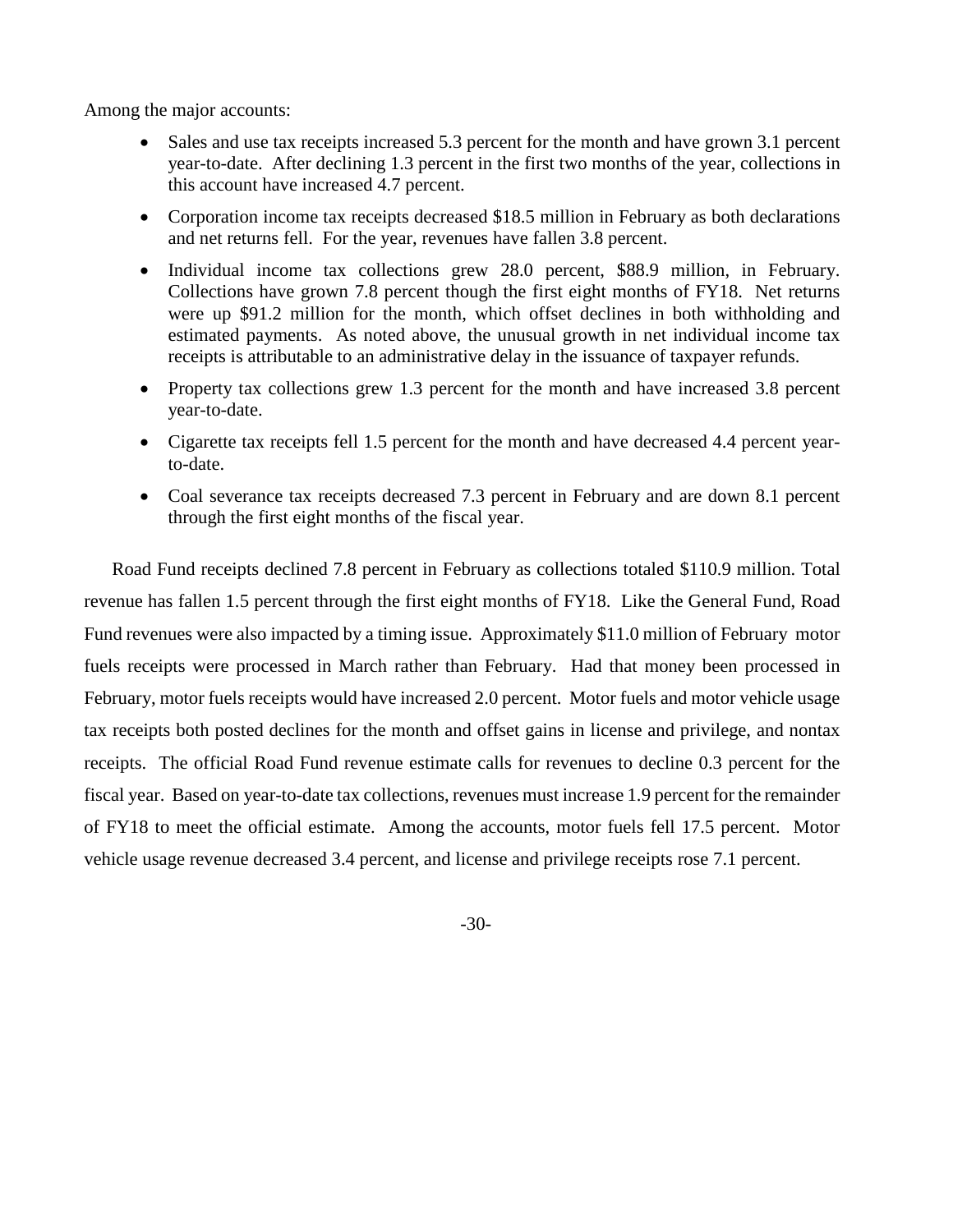## KENTUCKY STATE GOVERNMENT REVENUE 1. GENERAL FUND REVENUE

|                                                         | <b>FEBRUARY</b>         | <b>FEBRUARY</b>      |                 | <b>JULY THROUGH FEBRUARY</b> |                          |                  |
|---------------------------------------------------------|-------------------------|----------------------|-----------------|------------------------------|--------------------------|------------------|
|                                                         | 2018                    | 2017                 | % Change        | FY 2018                      | FY 2017                  | % Change         |
| <b>TOTAL GENERAL FUND</b>                               | \$793.009.732           | \$709,017,470        | 11.8%           | \$7,149,728,224              | \$6,833,131,807          | 4.6%             |
| Tax Receipts                                            | \$765,280,843           | \$682,465,737        | 12.1%           | \$6,919,331,040              | \$6,608,669,795          | 4.7%             |
| Sales and Gross Receipts                                | \$300,586,164           | \$290,534,161        | 3.5%            | \$2,768,772,252              | \$2,704,584,665          | 2.4%             |
| <b>Beer Consumption</b>                                 | 344.862                 | 365.600              | $-5.7%$         | 4.022.701                    | 4.098.079                | $-1.8%$          |
| Beer Wholesale                                          | 3,179,434               | 3,033,152            | 4.8%            | 39, 131, 751                 | 39,450,230               | $-0.8%$          |
| Cigarette                                               | 16,220,864              | 16,463,507           | $-1.5%$         | 136,693,529                  | 142,946,114              | $-4.4%$          |
| <b>Distilled Spirits Case Sales</b>                     | 9,821                   | 5,177                | 89.7%           | 104,262                      | 100,939                  | 3.3%             |
| <b>Distilled Spirits Consumption</b>                    | 891,320                 | 504,775<br>1,653,364 | 76.6%<br>65.9%  | 9,558,606                    | 9,367,275                | 2.0%<br>5.0%     |
| <b>Distilled Spirits Wholesale</b><br>Insurance Premium | 2,742,876<br>28,996.112 | 37,443,371           | $-22.6%$        | 30,408,099<br>75,311,063     | 28,965,373<br>84,330,271 | $-10.7%$         |
| Pari-Mutuel                                             | 604,956                 | 625,945              | $-3.4%$         | 4,104,141                    | 3,148,443                | 30.4%            |
| Race Track Admission                                    | 0                       | 0                    | ---             | 159,457                      | 141,991                  | 12.3%            |
| Sales and Use                                           | 239,930,984             | 227,851,553          | 5.3%            | 2,399,862,833                | 2,326,719,691            | 3.1%             |
| Wine Consumption                                        | 214,558                 | 122,310              | 75.4%           | 2,127,909                    | 2,148,819                | $-1.0%$          |
| Wine Wholesale                                          | 1,147,756               | 672,312              | 70.7%           | 11,757,069                   | 12, 134, 554             | $-3.1%$          |
| <b>Telecommunications Tax</b>                           | 4,898,522               | 157,969              | 3000.9%         | 41,227,533                   | 36,716,920               | 12.3%            |
| <b>Other Tobacco Products</b>                           | 1,404,100               | 1,635,126            | $-14.1%$        | 14,303,970                   | 14,309,928               | 0.0%             |
| <b>Floor Stock Tax</b>                                  | 0                       | 0                    | ---             | (673)                        | 6.040                    | ---              |
| License and Privilege                                   | \$12,542,336            | \$6,368,735          | 96.9%           | \$16,083,482                 | \$6,597,191              | 143.8%           |
| Alc. Bev. License Suspension                            | 32,833                  | 14,450               | 127.2%          | 336,533                      | 273,153                  | 23.2%            |
| <b>Corporation License</b>                              | (5,661)                 | (5,583)              | ---             | 6,080                        | (11,580)                 |                  |
| Corporation Organization                                | 3,510                   | 0                    | ---             | 44,545                       | 967,762                  | $-95.4%$         |
| <b>Occupational Licenses</b>                            | 9,011                   | 8,862                | 1.7%            | 86,952                       | 82,866                   | 4.9%             |
| Race Track License                                      | $\mathbf{0}$            | 0                    | ---             | 232,200                      | 227,475                  | 2.1%             |
| <b>Bank Franchise Tax</b>                               | 12,447,019              | 6,296,455            | 97.7%           | 14,928,406                   | 4,601,287                | 224.4%           |
| <b>Driver License Fees</b>                              | 55,624                  | 54,551               | 2.0%            | 448,765                      | 456,228                  | $-1.6%$          |
| <b>Natural Resources</b>                                | \$9,830,660             | \$11,242,004         | $-12.6%$        | \$84,387,730                 | \$87,523,722             | $-3.6%$          |
| <b>Coal Severance</b>                                   | 8,449,679               | 9,115,866            | $-7.3%$         | 62,546,799                   | 68,052,961               | $-8.1%$          |
| Oil Production                                          | 319,001                 | 436,517              | $-26.9%$        | 3,192,502                    | 3,334,633                | $-4.3%$          |
| <b>Minerals Severance</b>                               | 926,819                 | 1,006,676            | $-7.9%$         | 12,862,455                   | 12,126,193               | 6.1%             |
| Natural Gas Severance                                   | 135,160                 | 682,946              | $-80.2%$        | 5,785,975                    | 4,009,935                | 44.3%            |
| Income                                                  | \$409,665,632           | \$341,830,072        | 19.8%           | \$3,476,292,049              | \$3,258,852,505          | 6.7%             |
| Corporation                                             | (9,480,692)             | 9,023,561            | $---$           | 279,132,935                  | 290,021,726              | $-3.8%$          |
| Individual                                              | 406,446,436             | 317,563,115          | 28.0%           | 3,070,694,575                | 2,849,149,094            | 7.8%             |
| <b>Limited Liability Entity</b>                         | 12,699,888              | 15,243,396           | $-16.7%$        | 126,464,539                  | 119,681,685              | 5.7%             |
| Property                                                | \$28,465,457            | \$28,087,921         | 1.3%            | \$526,001,992                | \$506,982,232            | 3.8%             |
| Building & Loan Association                             | 21,518                  | $\Omega$             | ---             | 31,401                       | 15.372                   | 104.3%           |
| General - Real                                          | 9,098,231               | 8,594,061            | 5.9%            | 275, 147, 283                | 265,396,633              | 3.7%             |
| General - Tangible                                      | 14,404,016              | 14,278,184           | 0.9%            | 187,517,481                  | 173,539,871              | 8.1%             |
| Omitted & Delinquent                                    | 2,521,545               | 2,698,237            | $-6.5%$         | 11,412,483                   | 10,692,303               | 6.7%             |
| <b>Public Service</b>                                   | 2,095,921               | 2,177,335            | $-3.7%$         | 50,350,485                   | 55,918,888               | $-10.0%$         |
| Other                                                   | 324,226                 | 340,104              | $-4.7%$         | 1,542,858                    | 1,419,165                | 8.7%             |
| Inheritance Tax                                         | \$2,240,976             | \$2,427,663          | $-7.7%$         | \$32,397,726                 | \$28,442,132             | 13.9%            |
| Miscellaneous                                           | \$1,949,618             | \$1,975,181          | $-1.3%$         | \$15,395,809                 | \$15,687,348             | $-1.9%$          |
| Legal Process                                           | 1,066,559               | 1,139,686            | -6.4%           | 8,315,551                    | 8,709,022                | $-4.5%$          |
| T. V. A. In Lieu Payments                               | 877,300                 | 830,072              | 5.7%            | 7,066,410                    | 6,923,125                | 2.1%             |
| Other                                                   | 5,758                   | 5,423                | 6.2%            | 13,848                       | 55,202                   | $-74.9%$         |
| <b>Nontax Receipts</b>                                  | \$26,038,440            | \$23,574,199         | 10.5%           | \$226,103,451                | \$218,419,016            | 3.5%             |
| <b>Departmental Fees</b>                                | 2,742,223               | 2,220,630<br>99      | 23.5%<br>-49.7% | 12,220,381                   | 11,478,412               | 6.5%             |
| <b>PSC Assessment Fee</b><br>Fines & Forfeitures        | 50<br>1,380,962         | 1,449,714            | $-4.7%$         | 15,826,349<br>11,292,714     | 13,031,530<br>12,067,161 | 21.4%<br>$-6.4%$ |
| Income on Investments                                   | (562, 564)              | (181, 808)           |                 | (4,401,624)                  | (654, 566)               |                  |
| Lottery                                                 | 20,000,000              | 19,500,000           | 2.6%            | 156,000,000                  | 156,627,129              | $-0.4%$          |
| Miscellaneous                                           | 2,477,769               | 585,563              | 323.1%          | 35,165,630                   | 25,869,351               | 35.9%            |
|                                                         |                         |                      |                 |                              |                          |                  |
| <b>Redeposit of State Funds</b>                         | \$1,690,449             | \$2,977,534          | $-43.2%$        | \$4,293,734                  | \$6,042,996              | $-28.9%$         |